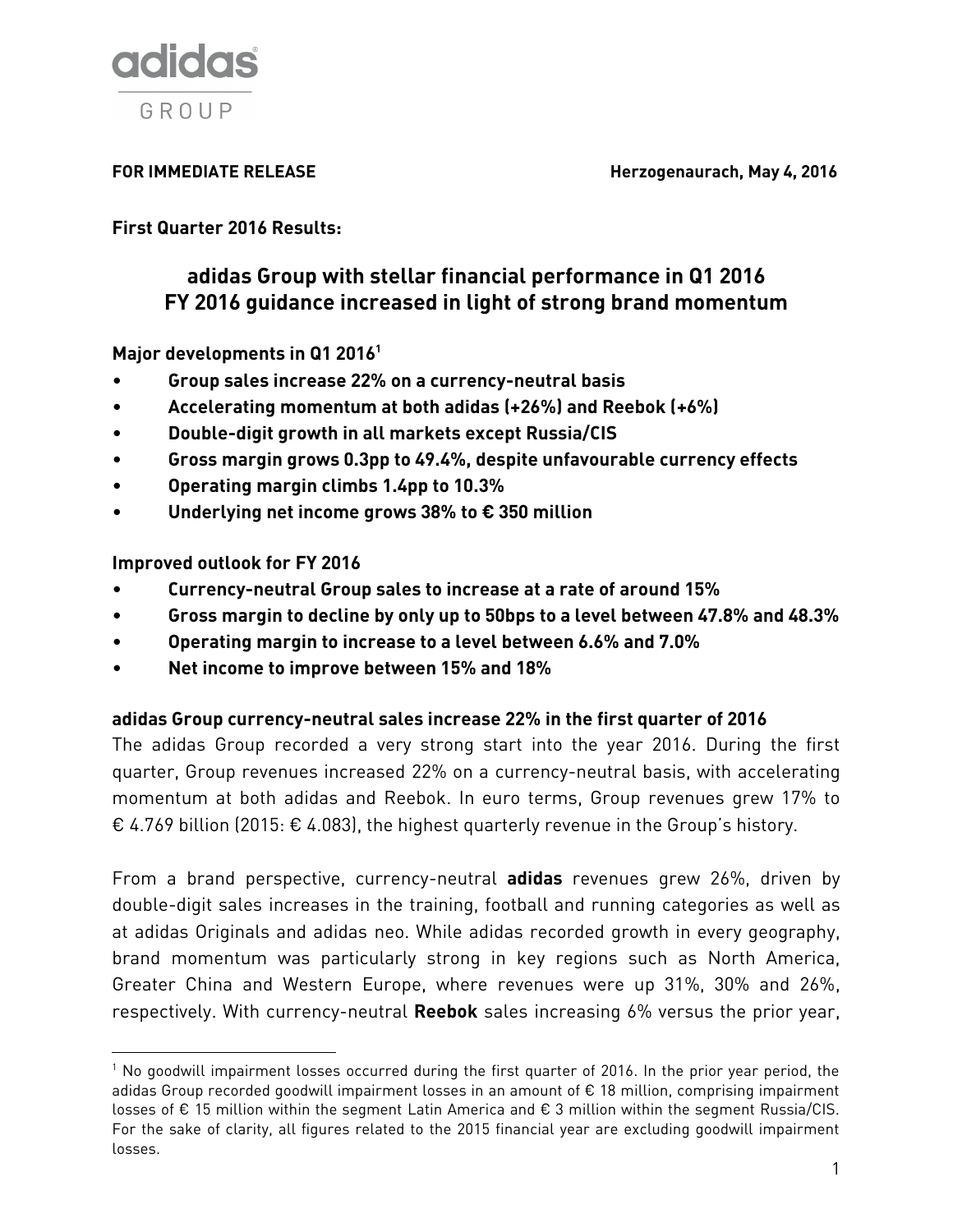

the brand recorded its 12th consecutive quarter of growth. The brand's performance was supported by double-digit growth in Western Europe, Greater China, Latin America, Japan and MEEA. Revenues at **TaylorMade-adidas Golf** decreased 1% currencyneutral, as growth at the core brands TaylorMade and adidas Golf was more than offset by sales declines at Ashworth and Adams.

"We are off to a powerful start in 2016 with record first quarter results," commented Herbert Hainer, adidas Group CEO. "Strong double-digit growth in key markets and key categories underlines the broad-based momentum and the strong desirability of our brands and products around the globe. I am particularly pleased with our strong development in North America. This shows that our focus on this important market is paying off. Our strong Q1 performance is the ideal platform for strong and sustainable top- and bottom-line improvements – in 2016 and beyond."

### **Double-digit revenue growth in almost all market segments**

From a market segment perspective, combined currency-neutral sales of the adidas and Reebok brands grew in all segments in the first quarter of 2016, with double-digit growth rates in Western Europe, North America, Greater China, Latin America, Japan and MEAA. Revenues in **Western Europe** increased 25% on a currency-neutral basis, driven by the UK, Germany, Italy, France and Poland, where revenues grew at doubledigit rates each. Currency-neutral sales in **North America** and **Greater China** saw strong acceleration during the quarter, up 22% and 30%, respectively. Despite an ongoing challenging macroeconomic environment, **Russia/CIS** returned to growth with currency-neutral sales up 2%. In **Latin America**, revenues grew 19% on a currencyneutral basis, reflecting double-digit sales increases in markets such as Argentina, Mexico, Chile and Brazil. In **Japan**, sales were up 44% on a currency-neutral basis. Currency-neutral sales in **MEAA** grew 17%, driven by high-single-digit growth in South Korea as well as double-digit improvements in Australia, the United Arab Emirates and Turkey.

Revenues in **Other Businesses** were up 6% on a currency-neutral basis, as strong double-digit sales growth in Other centrally managed businesses was only partly offset by sales declines at TaylorMade-adidas Golf and Reebok-CCM Hockey.

#### **Brand strength drives gross margin increase**

The Group's gross margin increased 0.3 percentage points to 49.4% (2015: 49.2%). Positive effects from a more favourable pricing and product mix recorded during the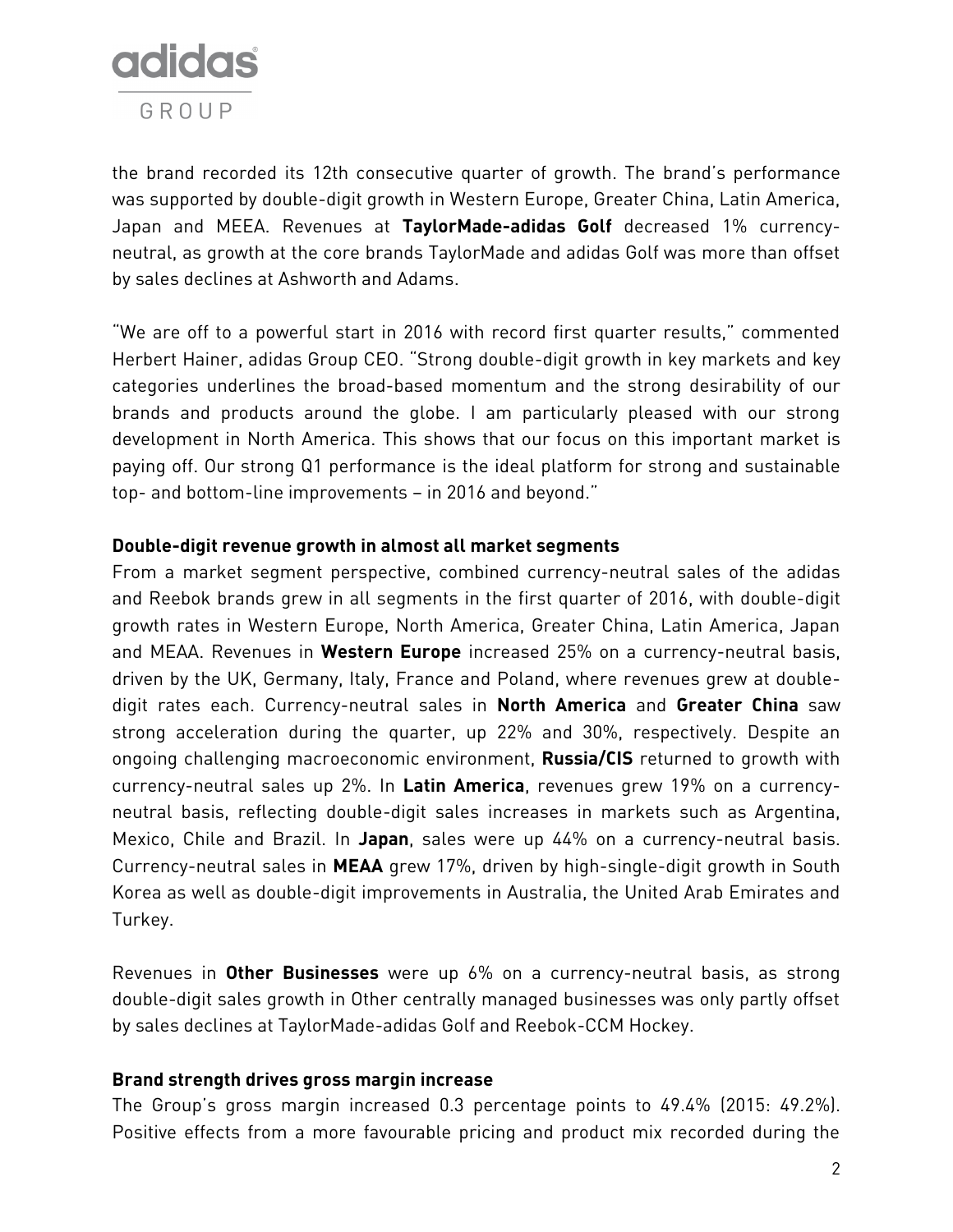

first quarter were able to more than offset the severe headwinds from negative currency effects as well as lower product margins at TaylorMade-adidas Golf.

### **Operating margin up due to gross margin increase and operating leverage**

During the first quarter, the adidas Group continued to invest strongly in marketing and point-of-sale-activation, up 8% year-over-year, with the overall objective to spur revenue growth and drive long-term brand desirability. This, together with higher operating overhead expenditure resulted in a 13% increase in the Group's operating expenses, amounting to  $\epsilon$  1.924 billion (2015:  $\epsilon$  1.700 billion) at quarter-end. As a percentage of sales, however, other operating expenses decreased 1.3 percentage points to 40.3%, reflecting the Group's strong top-line improvements as well as a different phasing of the Group's marketing investments in 2016 compared to the prior year. The Group's operating profit grew 35% to € 490 million from € 363 million in 2015, representing an operating margin of 10.3%, up 1.4 percentage points from the prior year level (2015: 8.9%). This development was due to the gross margin increase as well as the positive effect of lower operating expenses as a percentage of sales. Consequently, the Group's net income from continuing operations was up 38% to € 350 million (2015: € 255 million). The Group's net income attributable to shareholders, which in addition to net income from continuing operations includes the result from discontinued operations was up 47% to  $\epsilon$  351 million (2015:  $\epsilon$  239 million). Basic EPS from continuing and discontinued operations increased 50% to  $\epsilon$  1.75 (2015: € 1.17) and diluted EPS from continuing and discontinued operations increased 46% to € 1.71 (2015: € 1.17).

#### **Successful working capital management continues**

Group inventories increased 16% to € 2.939 billion at the end of March 2016 versus € 2.539 billion in 2015. On a currency-neutral basis, inventories grew 25%, reflecting higher stock levels to support the Group's top-line momentum. The Group's accounts receivable were up 2% to € 2.517 billion at the end of March 2016 (2015: € 2.456 billion). On a currency-neutral basis, receivables increased 11%. Operating working capital rose 10% to € 3.883 billion at the end of March 2016 compared to € 3.520 billion in 2015. Average operating working capital as a percentage of sales from continuing operations decreased 1.7 percentage points to 20.2% (2015: 21.9%), reflecting the strong top-line development during the last twelve months as well as the company's continued focus on tight working capital management.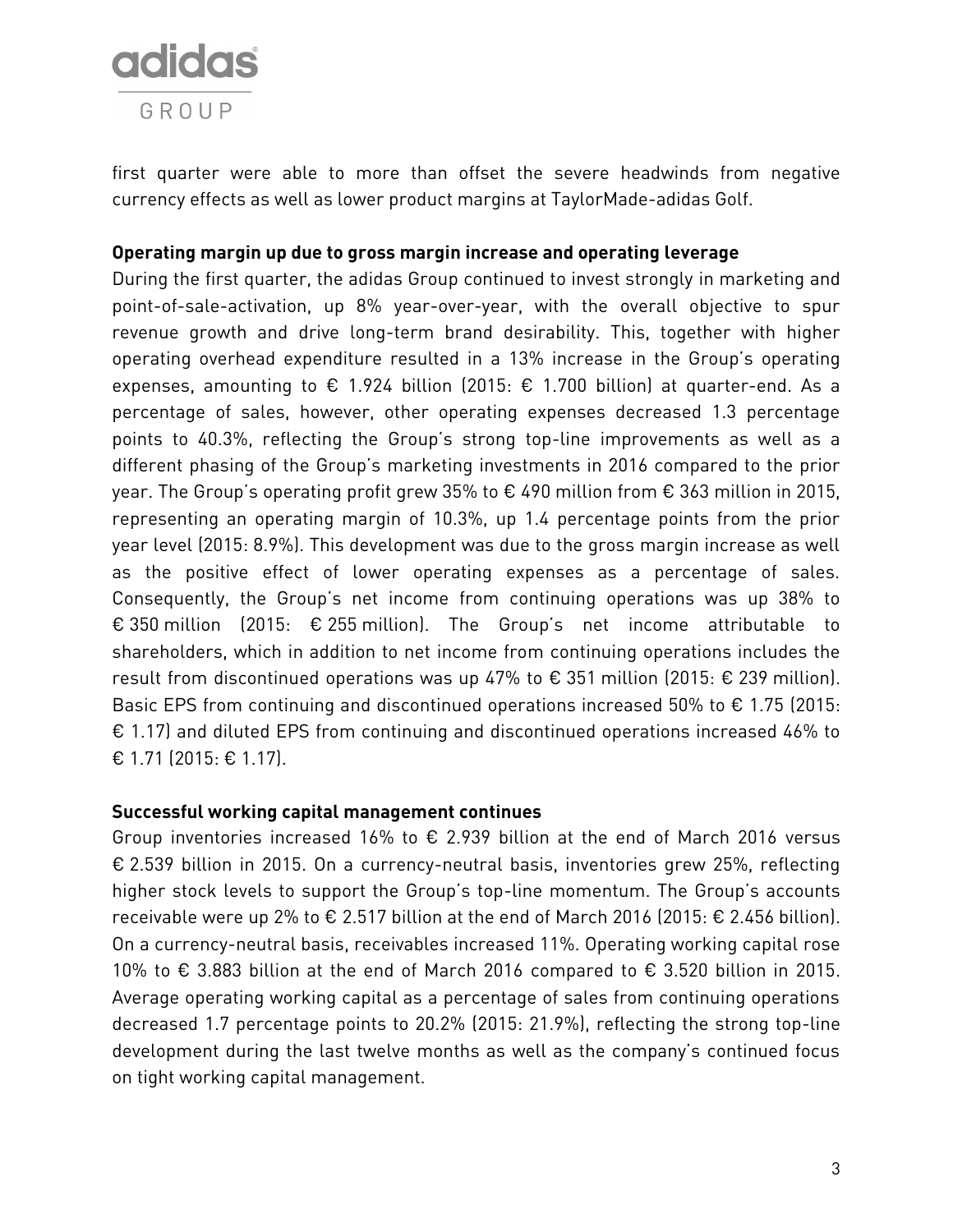

#### **Net borrowings increase to € 809 million**

Net borrowings at March 31, 2016 amounted to € 809 million, compared to net borrowings of  $\epsilon$  542 million in 2015, representing an increase of  $\epsilon$  267 million. This development is mainly a result of the utilisation of cash for the purchase of fixed assets, the acquisition of Runtastic and the share buyback programme. The Group's ratio of net borrowings over EBITDA amounted to 0.5 at the end of March 2016, which is below the Group's mid-term target corridor of below two times.

### **adidas Group increases guidance for the full year 2016**

In light of the strong brand momentum, which is reflected in the better than expected first quarter performance, the Group has increased its 2016 financial outlook. adidas Group sales are now expected to increase at a rate of around 15% (previously: between 10% and 12%) on a currency-neutral basis in 2016. The top-line expansion will be supported by double-digit growth in all regions except Russia/CIS.

In 2016, the projected increase in costs for the Group's Asian-dominated sourcing as a result of less favourable US dollar hedging rates and rising labour expenditures is expected to weigh on the adidas Group's gross margin. However, these negative effects are projected to be largely offset by the positive effects from a more favourable pricing, product and regional mix at both adidas and Reebok and further enhancements in the Group's channel mix, driven by the continued expansion of controlled space activities. Higher product margins at TaylorMade-adidas Golf are also expected to help limit the overall gross margin compression. As a result, the Group now expects to be able to limit the gross margin decline to a maximum of 50 basis points (previously: decline between 50 and 100 basis points) compared to the prior year level of 48.3%.

The Group's other operating expenses as a percentage of sales are expected to decrease compared to the prior year level of 43.1%. Due to the stronger than expected top-line growth, expenditure for point-of-sale and marketing investments as a percentage of sales is projected to be slightly below the prior year level of 13.9% (previously: around the prior year level). In addition, operating overhead expenditure as a percentage of sales is also forecasted to be below the prior year level (2015: 29.2%). The company now expects the operating margin for the adidas Group to increase by up to 50 basis points to a level between 6.6% and 7.0% (previously: to remain at least stable) compared to the prior year level of 6.5%. The forecasted decline in gross margin will be more than offset by lower other operating expenses as a percentage of sales.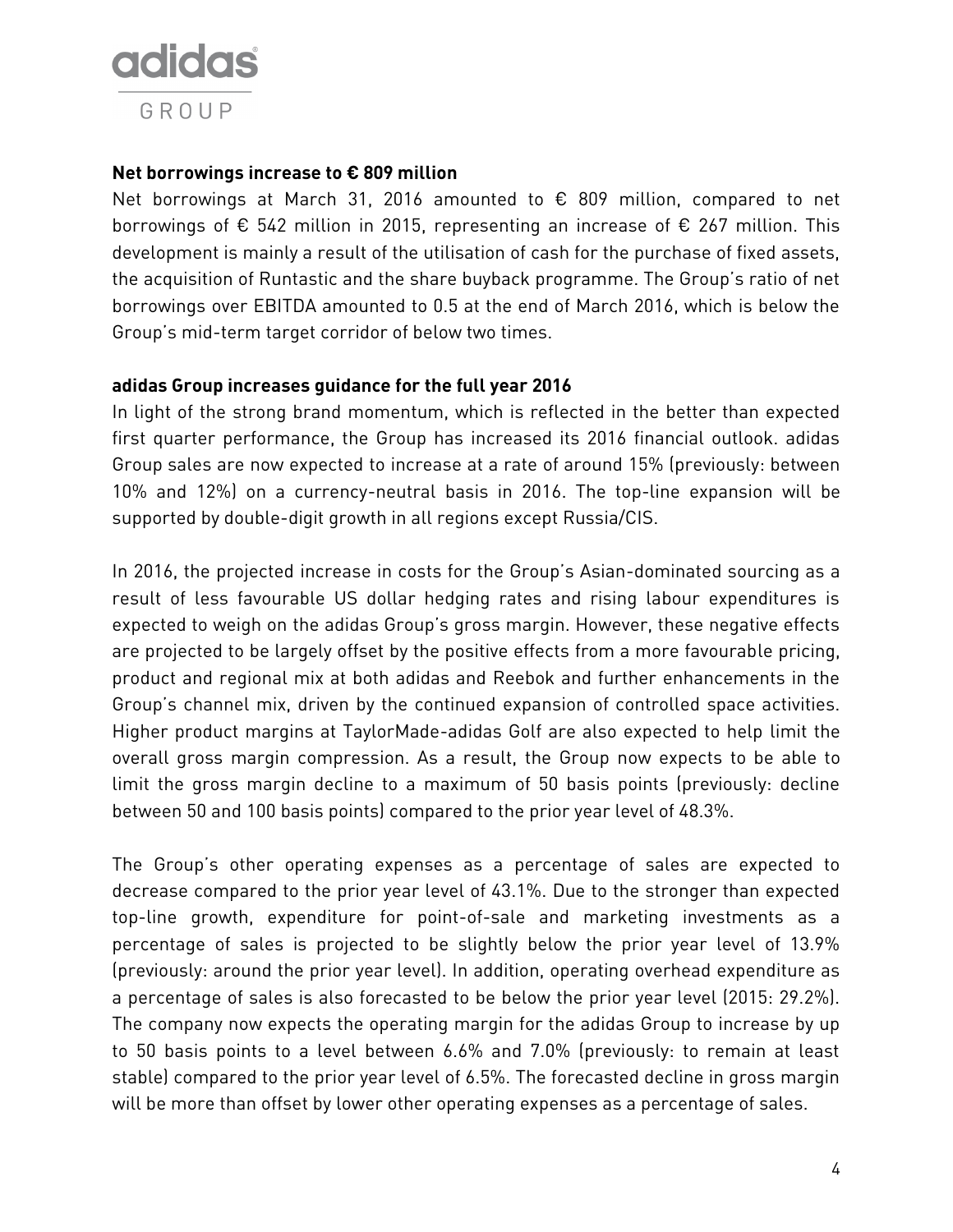

As a result of the increased top-line expectations and improved operating margin outlook, net income from continuing operations excluding goodwill impairment is now projected to increase at a rate between 15% and 18% (previously: between 10% and 12%) compared to the prior year level of  $\epsilon$  720 million.

Herbert Hainer stated: "This quarter's accomplishments show that we flew off the starting blocks in 2016. The outstanding performance was supported by the implementation of our strategic business plan 'Creating the New'. Based on this longterm strategy and our new operating model we are closer to the consumer than ever before. Our product and marketing initiatives are resonating extremely well with consumers across all regions and in performance and lifestyle categories alike. This gives us every confidence that 2016 will be a record year and will lay the foundation for the long-term success of the Group."

### **adidas Group to focus even more on athletic footwear and apparel**

Earlier this morning, the company announced that it has concluded its analysis of the future options for the company's golf business. As a result, the Executive Board decided to enter into concrete negotiations with interested parties aimed at a divestiture of parts of the company's golf division. Going forward, the Group intends to focus its efforts in this market segment on further strengthening its position as a leading provider of innovative golf footwear and apparel through the adidas Golf brand. At the same time, the company will actively seek a buyer for the remainder of its golf business, which mainly consists of the TaylorMade brand, a market leader in golf equipment, as well as the Adams and Ashworth brands.

"TaylorMade is a very viable business. However, we decided that now is the time to focus even more on our core strength in the athletic footwear and apparel market," said Herbert Hainer. "With its leadership position in the industry and the turnaround plan gaining traction, which is clearly reflected in the top- and bottom-line improvements recorded in Q1 as well as recent market share gains, I am convinced that TaylorMade offers attractive growth opportunities in the future. At the same time, the planned divestiture will allow us to reduce complexity and focus our efforts on those areas of our business that offer the highest return and where we can have the biggest impact in reaching our consumers and winning their loyalty for the adidas and Reebok brands."

A final decision on the divestiture, including the detailed terms of a potential agreement, is subject to approval by the Supervisory Board.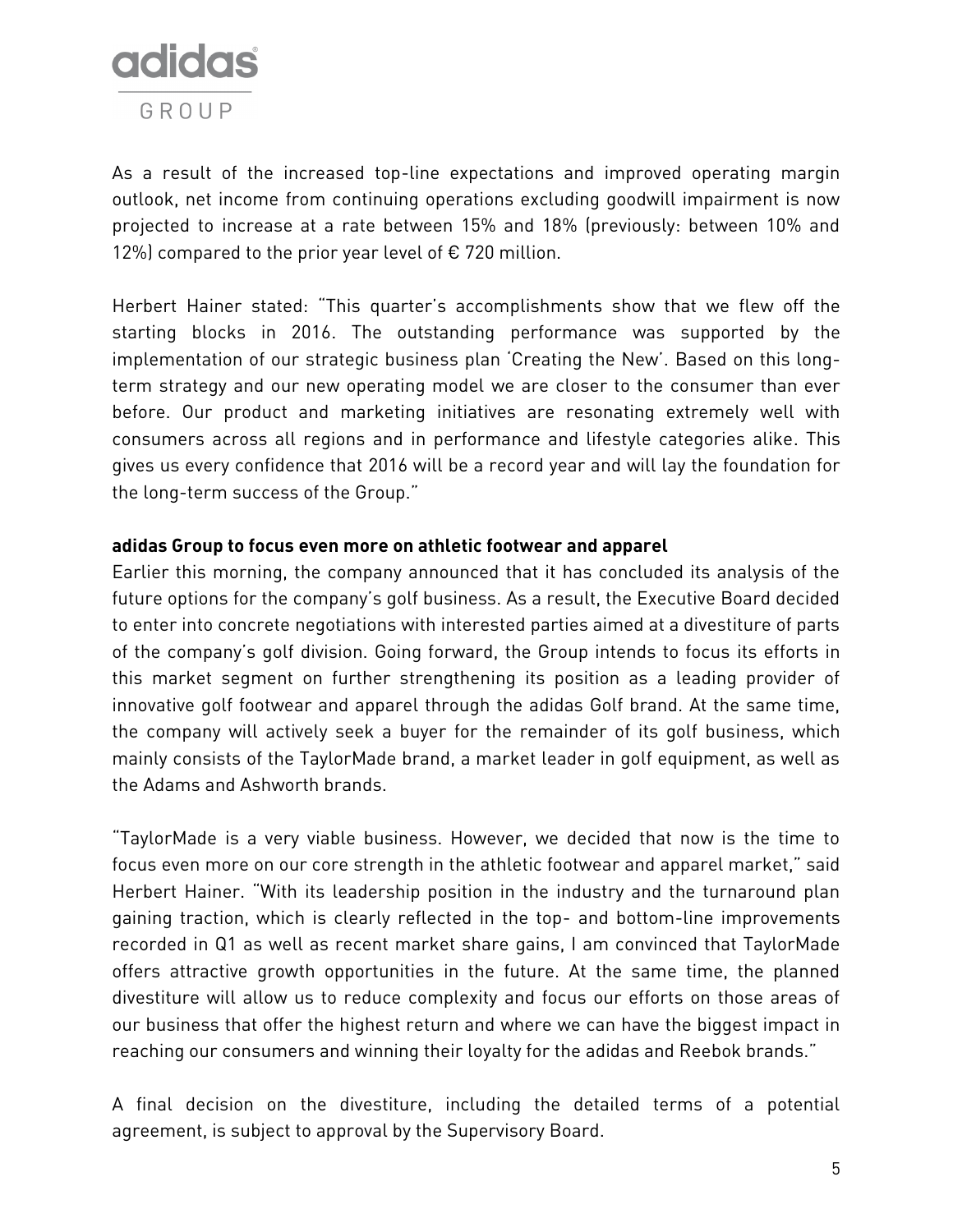

## **Contacts:**

**Media Relations Investor Relations** Jan Runau National Sebastian Steffen Chief Corporate Communication Officer Vice President Investor Relations Tel.: +49 (0) 9132 84-3830 Tel.: +49 (0) 9132 84-4401

\*\*\*

Katja Schreiber Christian Stoehr Senior Director Corporate Communication Director Investor Relations Tel.: +49 (0) 9132 84-3810 Tel.: +49 (0) 9132 84-4989

Please visit our corporate website: [www.adidas-Group.com](http://www.adidas-group.com/)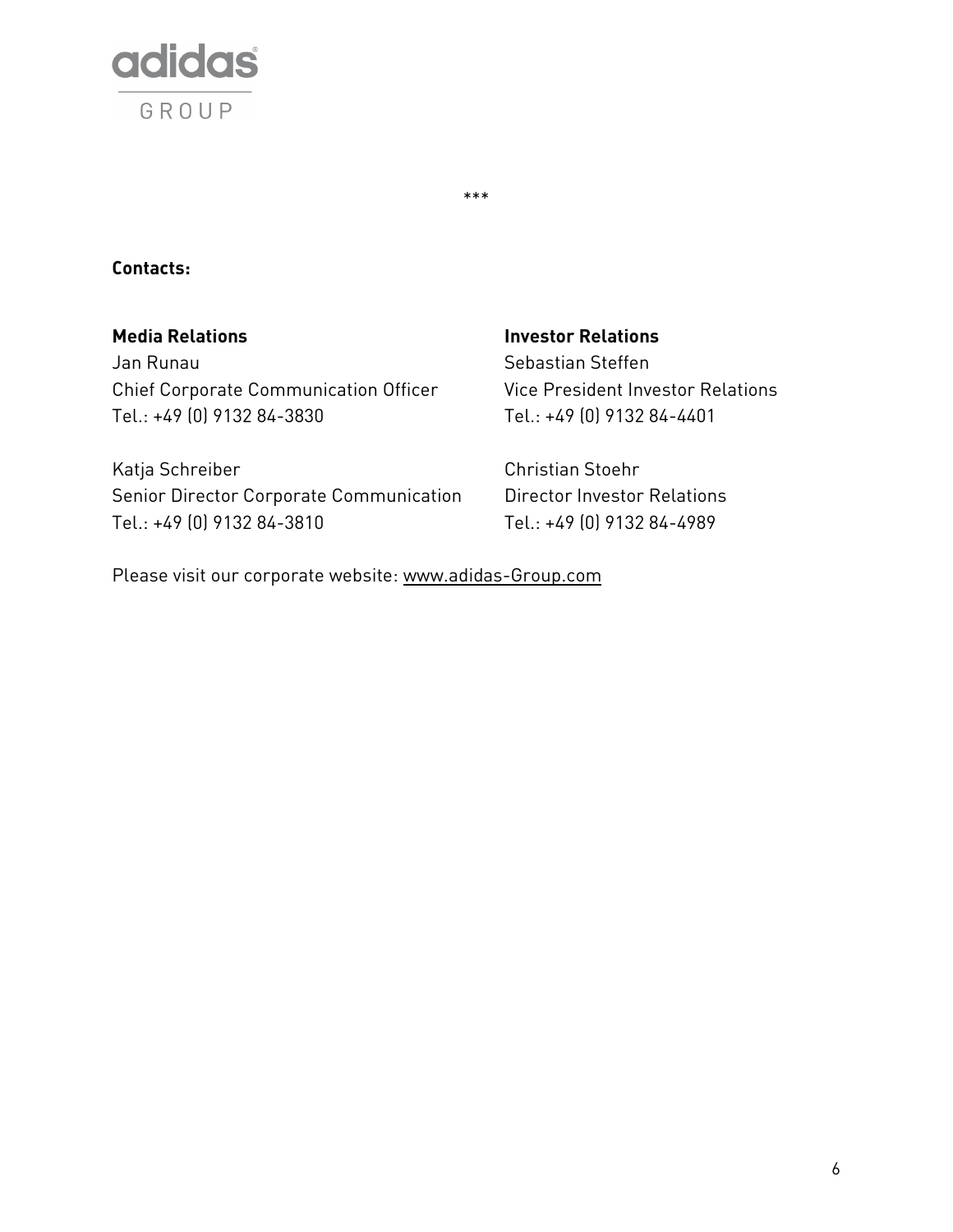

#### **adidas AG Consolidated Income Statement (IFRS)**

| € in millions                                                                           | <b>First quarter</b><br>2016 | First quarter<br>2015 | Change               | <b>First quarter</b><br>2016 excl.<br>goodwill<br>impairment | <b>First quarter</b><br>2015 excl.<br>goodwill<br>impairment | Change            |
|-----------------------------------------------------------------------------------------|------------------------------|-----------------------|----------------------|--------------------------------------------------------------|--------------------------------------------------------------|-------------------|
| Net sales                                                                               | 4.769                        | 4.083                 | 16.8%                | 4.769                                                        | 4.083                                                        | 16.8%             |
| Cost of sales                                                                           | 2.411                        | 2.074                 | 16.2%                | 2.411                                                        | 2.074                                                        | 16.2%             |
| <b>Gross profit</b>                                                                     | 2.358                        | 2.008                 | 17.4%                | 2,358                                                        | 2.008                                                        | 17.4%             |
| [% of net sales]                                                                        | 49.4%                        | 49.2%                 | $0.3$ pp             | 49.4%                                                        | 49.2%                                                        | $0.3$ pp          |
| Royalty and commission income                                                           | 24                           | 27                    | [10.2%]              | 24                                                           | 27                                                           | [10.2%]           |
| Other operating income                                                                  | 31                           | 27                    | 15.3%                | 31                                                           | 27                                                           | 15.3%             |
| Other operating expenses                                                                | 1.924                        | 1.700                 | 13.1%                | 1.924                                                        | 1.700                                                        | 13.1%             |
| 1% of net sales)                                                                        | 40.3%                        | 41.6%                 | (1.3pp)              | 40.3%                                                        | 41.6%                                                        | (1.3pp)           |
| Goodwill impairment losses                                                              |                              | 18                    | $(100.0\%)$          |                                                              |                                                              |                   |
| <b>Operating profit</b>                                                                 | 490                          | 345                   | 42.3%                | 490                                                          | 363                                                          | 35.2%             |
| [% of net sales]                                                                        | 10.3%                        | 8.4%                  | 1.8 <sub>pp</sub>    | 10.3%                                                        | 8.9%                                                         | $1.4$ pp          |
| Financial income                                                                        | 19                           | 16                    | 24.7%                | 19                                                           | 16                                                           | 24.7%             |
| Financial expenses                                                                      | 13                           | 16                    | [14.8%]              | 13                                                           | 16                                                           | [14.8%]           |
| Income before taxes                                                                     | 497                          | 345                   | 44.1%                | 497                                                          | 363                                                          | 36.9%             |
| [% of net sales]                                                                        | 10.4%                        | 8.4%                  | 2.0 <sub>pp</sub>    | 10.4%                                                        | 8.9%                                                         | 1.5 <sub>pp</sub> |
| Income taxes                                                                            | 146                          | 108                   | 35.3%                | 146                                                          | 108                                                          | 35.3%             |
| [% of income before taxes]                                                              | 29.5%                        | 31.4%                 | (1.9 <sub>pp</sub> ) | 29.5%                                                        | 29.8%                                                        | [0.4pp]           |
| Net income from continuing operations                                                   | 350                          | 237                   | 48.1%                | 350                                                          | 255                                                          | 37.6 %            |
| l% of net sales)                                                                        | 7.3%                         | 5.8%                  | $1.6$ pp             | 7.3%                                                         | 6.2%                                                         | $1.1$ pp          |
| Gains/(losses) from discontinued operations, net of tax                                 |                              | [14]                  | n.a.                 |                                                              | [14]                                                         | n.a.              |
| <b>Net income</b>                                                                       | 351                          | 223                   | 57.8%                | 351                                                          | 241                                                          | 46.0%             |
| 1% of net sales)                                                                        | 7.4%                         | 5.5%                  | 1.9 <sub>pp</sub>    | 7.4%                                                         | 5.9%                                                         | 1.5 <sub>pp</sub> |
| Net income attributable to shareholders                                                 | 351                          | 221                   | 58.8%                | 351                                                          | 239                                                          | 46.9%             |
| (% of net sales)                                                                        | 7.4%                         | 5.4%                  | 1.9 <sub>pp</sub>    | 7.4%                                                         | 5.8%                                                         | 1.5 <sub>pp</sub> |
| Net income attributable to non-controlling interests                                    | 0                            | $\overline{2}$        | [76.6%]              | 0                                                            | 2                                                            | [76.6%]           |
| Basic earnings per share from continuing operations (in $\epsilon$ )                    | 1.75                         | 1.15                  | 51.9%                | 1.75                                                         | 1.24                                                         | 41.1%             |
| Diluted earnings per share from continuing operations (in $\epsilon$ )                  | 1.71                         | 1.15                  | 48.5%                | 1.71                                                         | 1.24                                                         | 37.9%             |
| Basic earnings per share from continuing and discontinued operations (in $\epsilon$ )   | 1.75                         | 1.08                  | 62.0%                | 1.75                                                         | 1.17                                                         | 49.8%             |
| Diluted earnings per share from continuing and discontinued operations (in $\epsilon$ ) | 1.71                         | 1.08                  | 58.2%                | 1.71                                                         | 1.17                                                         | 46.3%             |

#### **Net Sales**

| $\varepsilon$ in millions | <b>First quarter</b> | First quarter | Change  | Change     |
|---------------------------|----------------------|---------------|---------|------------|
|                           | 2016                 | 2015          |         | (currency- |
|                           |                      |               |         | neutral)   |
| Western Europe            | 1,414                | .143          | 23.7%   | 24.7%      |
| North America             | 728                  | 591           | 23.2 %  | 21.6%      |
| Greater China             | 762                  | 597           | 27.7 %  | 30.2%      |
| Russia/CIS                | 138                  | 162           | [15.0%] | 1.8%       |
| Latin America             | 394                  | 423           | [6.8%]  | 18.7%      |
| Japan                     | 236                  | 155           | 52.6 %  | 44.4%      |
| <b>MEAA</b>               | 701                  | 635           | 10.3%   | 17.2%      |
| <b>Other Businesses</b>   | 396                  | 377           | 5.2%    | 5.5%       |
|                           |                      |               |         |            |
| adidas                    | 4.036                | 3.352         | 20.4%   | 25.5%      |
| Reebok                    | 416                  | 411           | 1.0%    | 6.5%       |
| TaylorMade-adidas Golf    | 275                  | 280           | [1.7%]  | (1.4%      |
| Reebok-CCM Hockey         | 38                   | 39            | [3.4%]  | [2.0%]     |

Rounding differences may arise in percentages and totals.